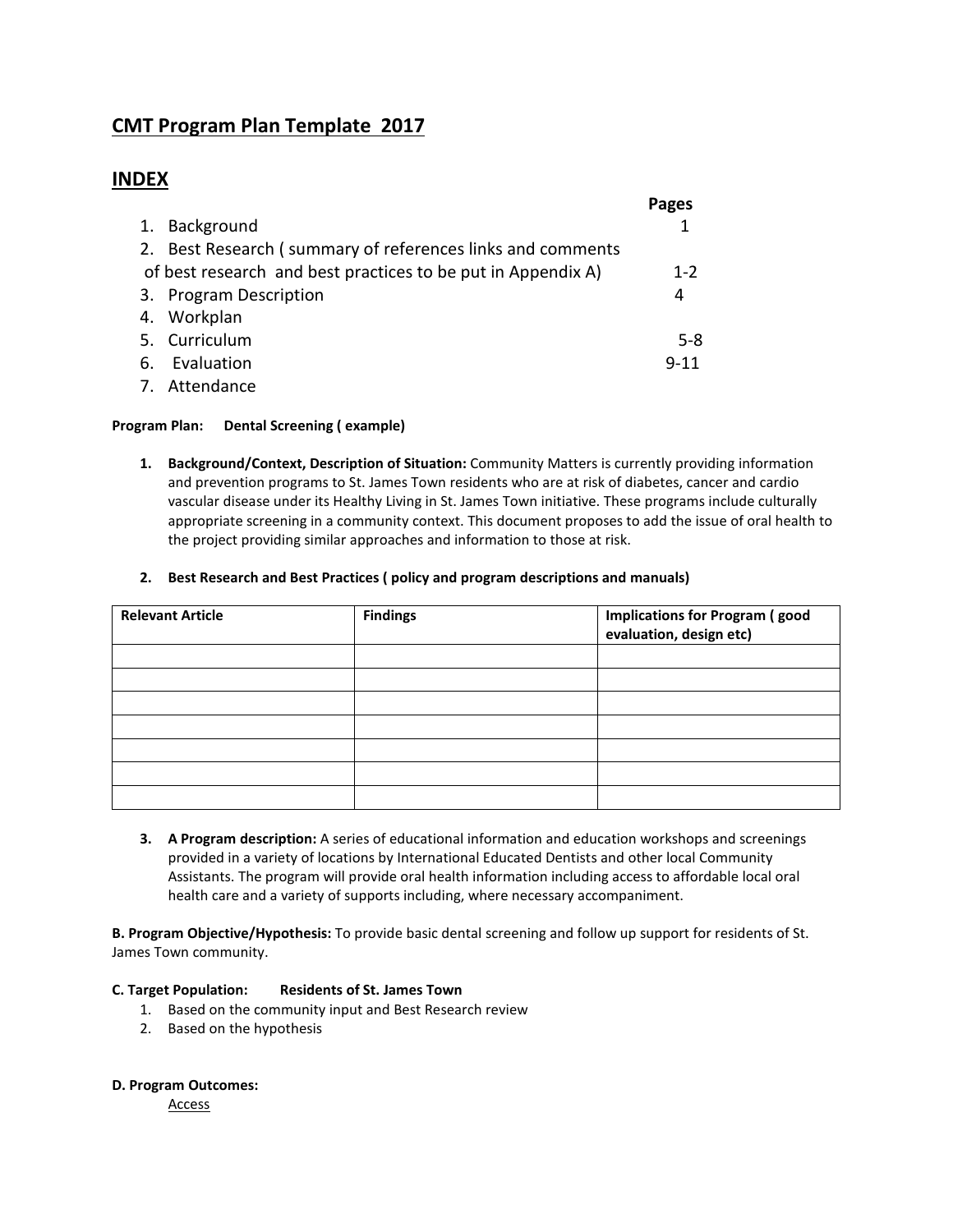1. Short Term: St. James Town residents will have access to dental screening and local resources and support to improve their oral health

### Knowledge:

2. Medium Term: St. James Town residents will demonstrate knowledge of the risk factor for poor oral health

### Support:

3. Medium Term: St. James Town residents will perceive that there is dental screening and supportive follow up within the community to address the risk factor of poor oral health

### Participation:

4. Long Term: St. James Town residents will consistently demonstrate good oral health habits to mitigate the risk of poor oral health.

### **E. Program Outputs:**

- 1. A Foreign Trained dental professional from the St. James Town community will provide weekly screening clinics for the community
- 2. A culturally appropriate dental screening process will be established
- 3. A list of current affordable, culturally appropriate resources will be created and maintained
- 4. A variety of media will be used to develop Oral Health messages for the community
- 5. A system of routine follow up for each person screened will be developed and implemented
- 6. Evaluation Report

#### **F. Potential Program Partners:**

- 1. Cancer Care Ontario
- 2. George Brown College
- 3. University of Toronto
- 4. Regent Park Health Centre

#### **G. Annual Benchmarks/ Program Metrics:**

|    | Number of Foreign Trained Dentists who lead the project                              |       |
|----|--------------------------------------------------------------------------------------|-------|
|    | 2. Number of screening clinics provided                                              | 40    |
|    | 3. Number of residents screened each year                                            | 300   |
| 4. | Minimum number of media message tools developed annually                             | 4     |
| 5. | Number of residents who demonstrate knowledge of the risk factors to oral health 300 |       |
| 6. | Number of residents will perceive that there is dental screening and supportive      |       |
|    | follow up within the community to address the risk factor of poor oral health        | 300   |
| 7. | Number of residents reached with oral health dental messages                         | 12000 |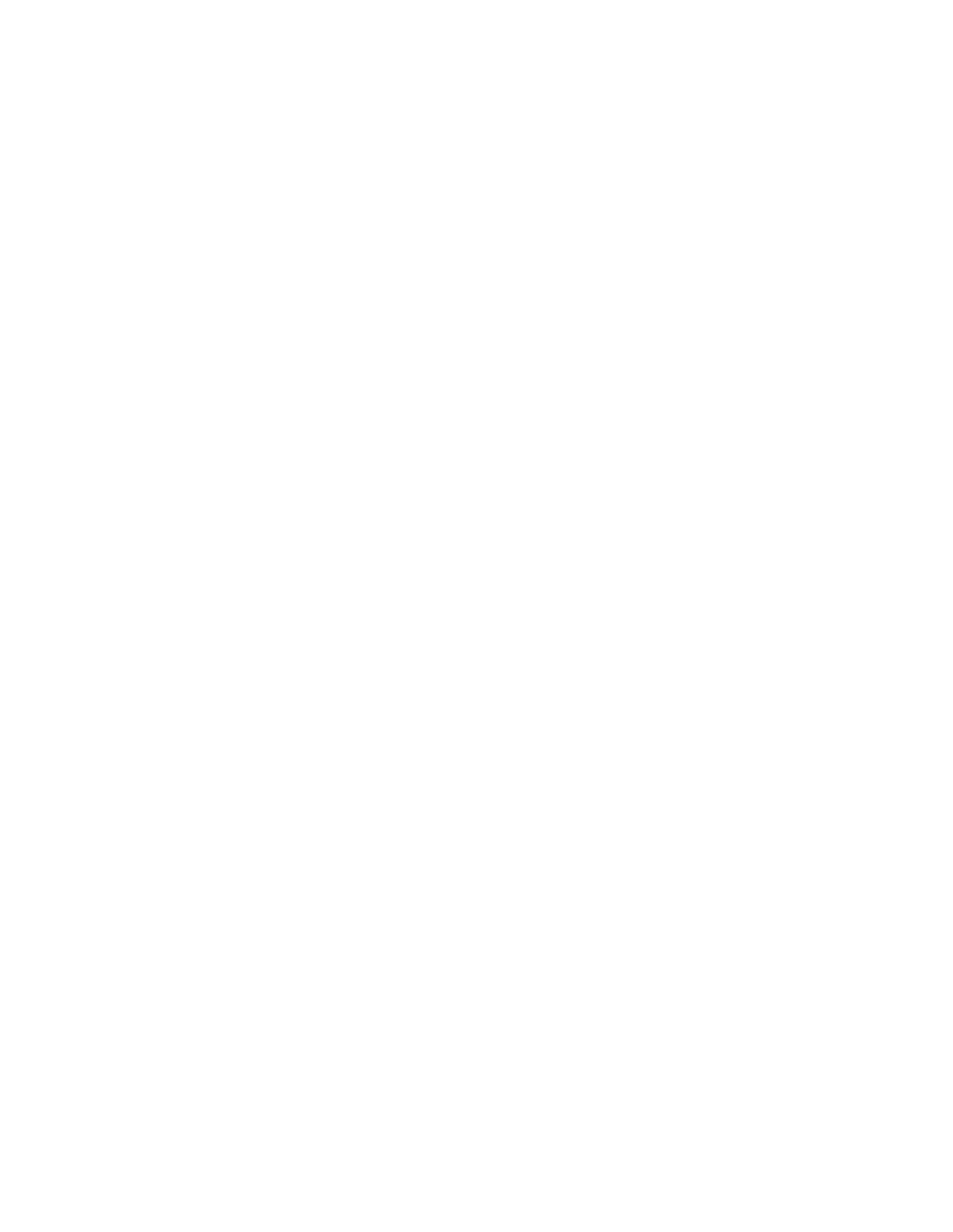| <b>Benchmark</b>               | <b>Item</b> | Person | <b>Date</b> |
|--------------------------------|-------------|--------|-------------|
| New HP participants (Silver) / |             |        |             |
| month                          |             |        |             |
|                                |             |        |             |
|                                |             |        |             |
|                                |             |        |             |
|                                |             |        |             |
| Program Specific Bench marks   |             |        |             |
|                                |             |        |             |
| Example for Binita: Health Bus |             |        |             |
| Cervical Cancer visits/yr.     |             |        |             |
|                                |             |        |             |
|                                |             |        |             |
| Screenings                     |             |        |             |
|                                |             |        |             |
|                                |             |        |             |
| Screening on Bus               |             |        |             |
|                                |             |        |             |
|                                |             |        |             |
|                                |             |        |             |
| Screening Direct to family Dr  |             |        |             |
|                                |             |        |             |
|                                |             |        |             |
|                                |             |        |             |
| Mammograms per year            |             |        |             |
|                                |             |        |             |
| CanRisk Assessments (Diabetes/ |             |        |             |
| H&S /year                      |             |        |             |
|                                |             |        |             |
|                                |             |        |             |
|                                |             |        |             |
|                                |             |        |             |
|                                |             |        |             |
|                                |             |        |             |
|                                |             |        |             |
|                                |             |        |             |
|                                |             |        |             |

**4.Work Plan: Program: \_\_\_\_\_\_\_\_\_\_\_\_\_\_\_ Community Assistant: \_\_\_\_\_\_\_\_\_\_\_\_\_\_\_\_\_\_\_\_\_\_\_**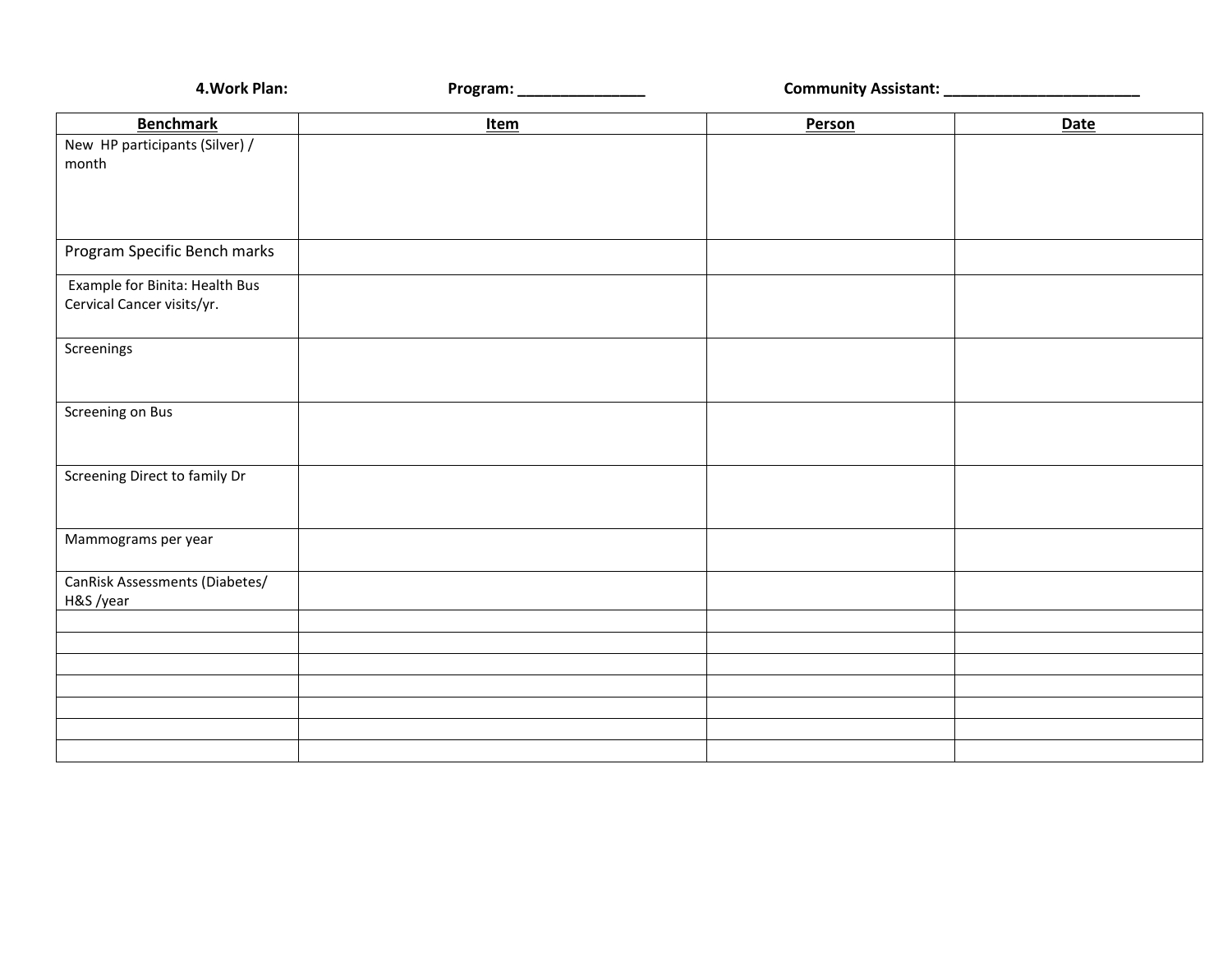## **5. .Program Curriculum**

| <b>Program/Training</b><br><b>Background</b> |  |
|----------------------------------------------|--|
|                                              |  |
|                                              |  |

| <b>Program/Training</b> |                         |
|-------------------------|-------------------------|
| Name:                   |                         |
| Capacity:               | # of people:            |
| Length:                 | # sessions # hours each |
| Logistics:              | Dates:                  |
|                         | Time:                   |
|                         | Location:               |
| <b>Description:</b>     |                         |
|                         |                         |
|                         |                         |
|                         |                         |
|                         |                         |
|                         |                         |
|                         |                         |
|                         |                         |
| Learning                |                         |
| <b>Objectives:</b>      |                         |
| <b>Who Should</b>       |                         |
| Attend:                 |                         |
| Other                   |                         |
| <b>Considerations:</b>  |                         |
|                         |                         |
| Pre-Work:               |                         |
|                         |                         |
|                         |                         |
|                         |                         |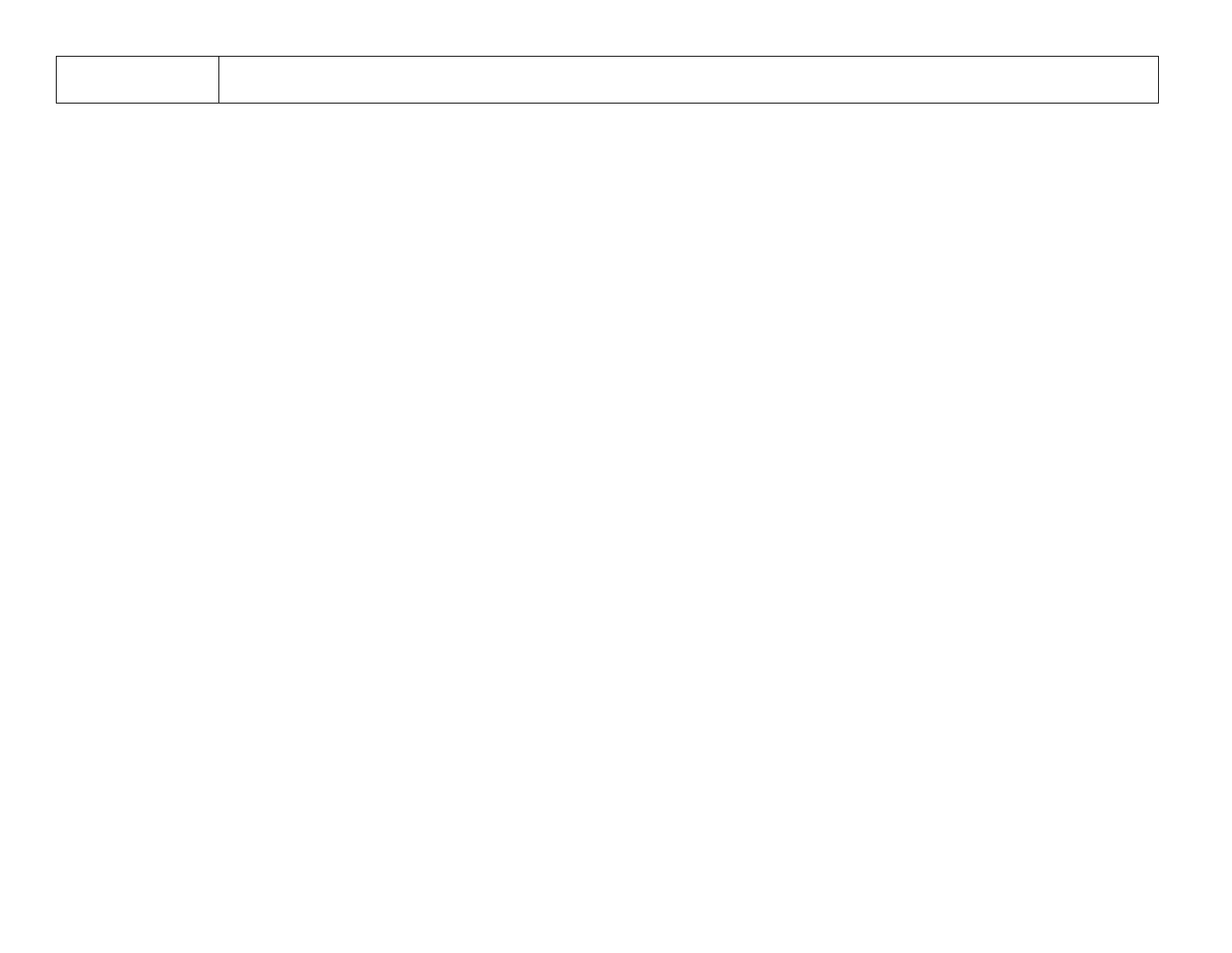| <b>Workshop Preparation Checklist Cont.</b> |                  |  |  |  |  |
|---------------------------------------------|------------------|--|--|--|--|
| <b>Flip Charts</b>                          | <b>Handouts</b>  |  |  |  |  |
| Session 1                                   | Session 1        |  |  |  |  |
| $\Box$                                      | $\Box$           |  |  |  |  |
| $\Box$                                      | $\Box$           |  |  |  |  |
| $\Box$                                      | $\Box$           |  |  |  |  |
| $\Box$                                      | $\Box$           |  |  |  |  |
| <b>Session 2</b>                            | <b>Session 2</b> |  |  |  |  |
| $\Box$                                      | $\Box$           |  |  |  |  |
| $\Box$                                      | $\Box$           |  |  |  |  |
| $\Box$                                      | $\Box$           |  |  |  |  |
| $\Box$                                      | $\Box$           |  |  |  |  |
| <b>Session 3</b>                            | <b>Session 3</b> |  |  |  |  |
| $\Box$                                      | $\Box$           |  |  |  |  |
| $\Box$                                      | $\Box$           |  |  |  |  |
| $\Box$                                      | $\Box$           |  |  |  |  |
| $\Box$                                      | $\Box$           |  |  |  |  |
| <b>Session 4</b>                            | <b>Session 4</b> |  |  |  |  |
| $\Box$                                      | $\Box$           |  |  |  |  |
| $\Box$                                      | $\Box$           |  |  |  |  |
| $\Box$                                      | $\Box$           |  |  |  |  |
| $\Box$                                      | $\Box$           |  |  |  |  |
| <b>Session 5</b>                            | <b>Session 5</b> |  |  |  |  |
| $\Box$                                      | $\Box$           |  |  |  |  |
| $\Box$                                      | $\Box$           |  |  |  |  |
| $\Box$                                      | $\Box$           |  |  |  |  |
| $\Box$                                      | $\Box$           |  |  |  |  |
|                                             |                  |  |  |  |  |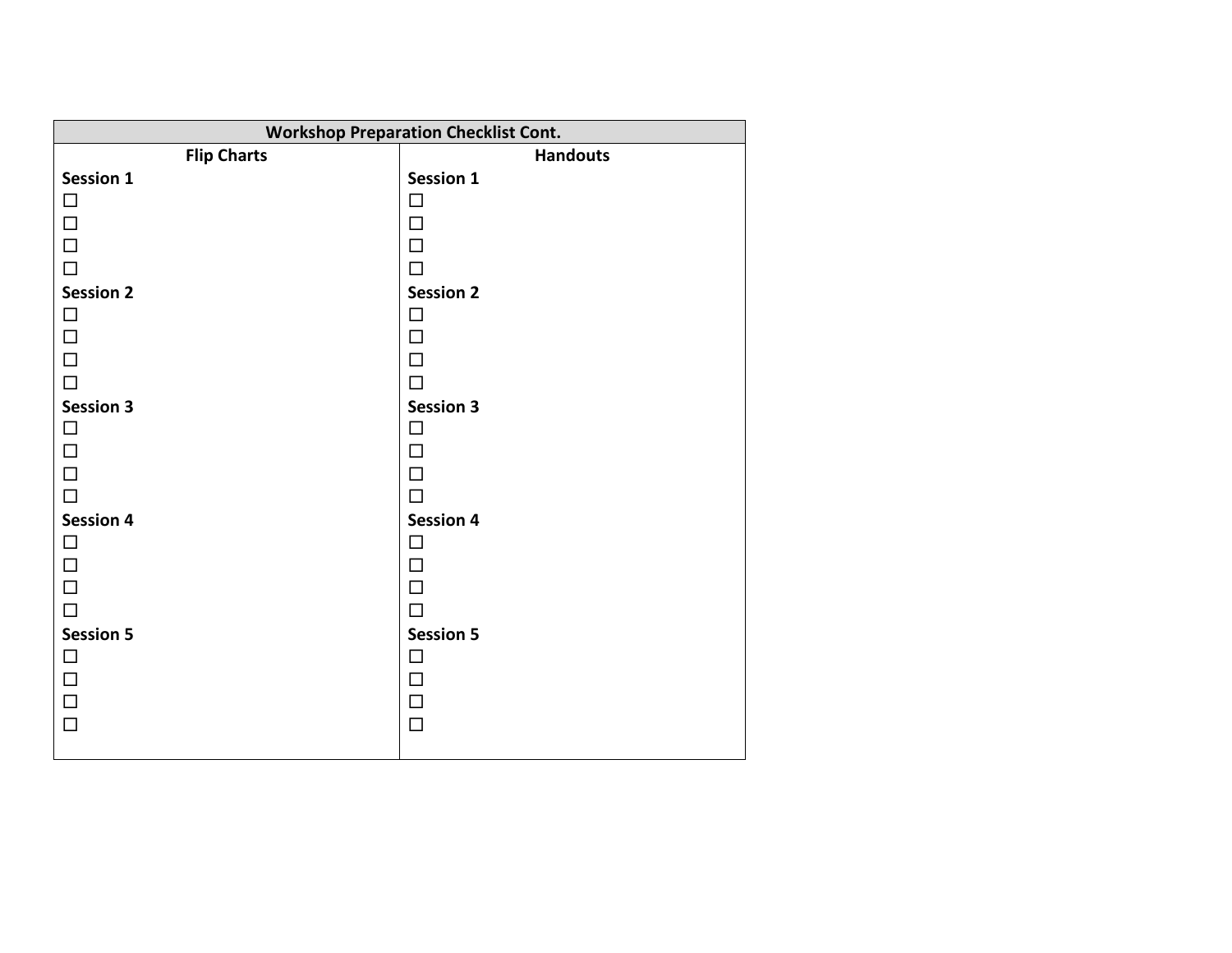# **(Add in content and methods for each of the program modules) EXAMPLE:**

| <b>Timing</b>   | <b>Process / Content / Outputs</b>                 | <b>Method and Materials</b>                         | Resp. |
|-----------------|----------------------------------------------------|-----------------------------------------------------|-------|
| 10mins          | <b>Upfront Activities:</b>                         | Pretest                                             |       |
|                 | Welcoming, establishing the rules of the           |                                                     |       |
|                 | group and pre test                                 |                                                     |       |
| 10mins          |                                                    | Use the circle                                      |       |
|                 | Ice breaker activity                               |                                                     |       |
|                 | Introduce yourself and share one positive          |                                                     |       |
|                 | thing you did today( one thing you are happy       |                                                     |       |
|                 | about today)                                       | Power point presentation                            |       |
| 30 mins         |                                                    |                                                     |       |
|                 | Stress awareness                                   |                                                     |       |
|                 | Engaging the audience in identifying types of      |                                                     |       |
|                 | stress, symptoms of stress etc                     |                                                     |       |
|                 |                                                    | One participant will teach the group                |       |
| 15mins          | discussion                                         | how to make cookies will bake it @                  |       |
| 5mins<br>20mins | what is next                                       | the office together                                 |       |
|                 | cooking and socializing activity                   | Aicha agreed to introduce a healthy<br>soup recipe. |       |
|                 |                                                    |                                                     |       |
|                 |                                                    |                                                     |       |
|                 |                                                    |                                                     |       |
|                 |                                                    |                                                     |       |
|                 |                                                    |                                                     |       |
|                 |                                                    |                                                     |       |
|                 |                                                    |                                                     |       |
|                 |                                                    |                                                     |       |
|                 |                                                    |                                                     |       |
|                 |                                                    |                                                     |       |
|                 |                                                    |                                                     |       |
|                 |                                                    |                                                     |       |
|                 |                                                    |                                                     |       |
|                 |                                                    |                                                     |       |
|                 |                                                    |                                                     |       |
|                 | Outputs from this section:<br><b>Prep Upcoming</b> |                                                     |       |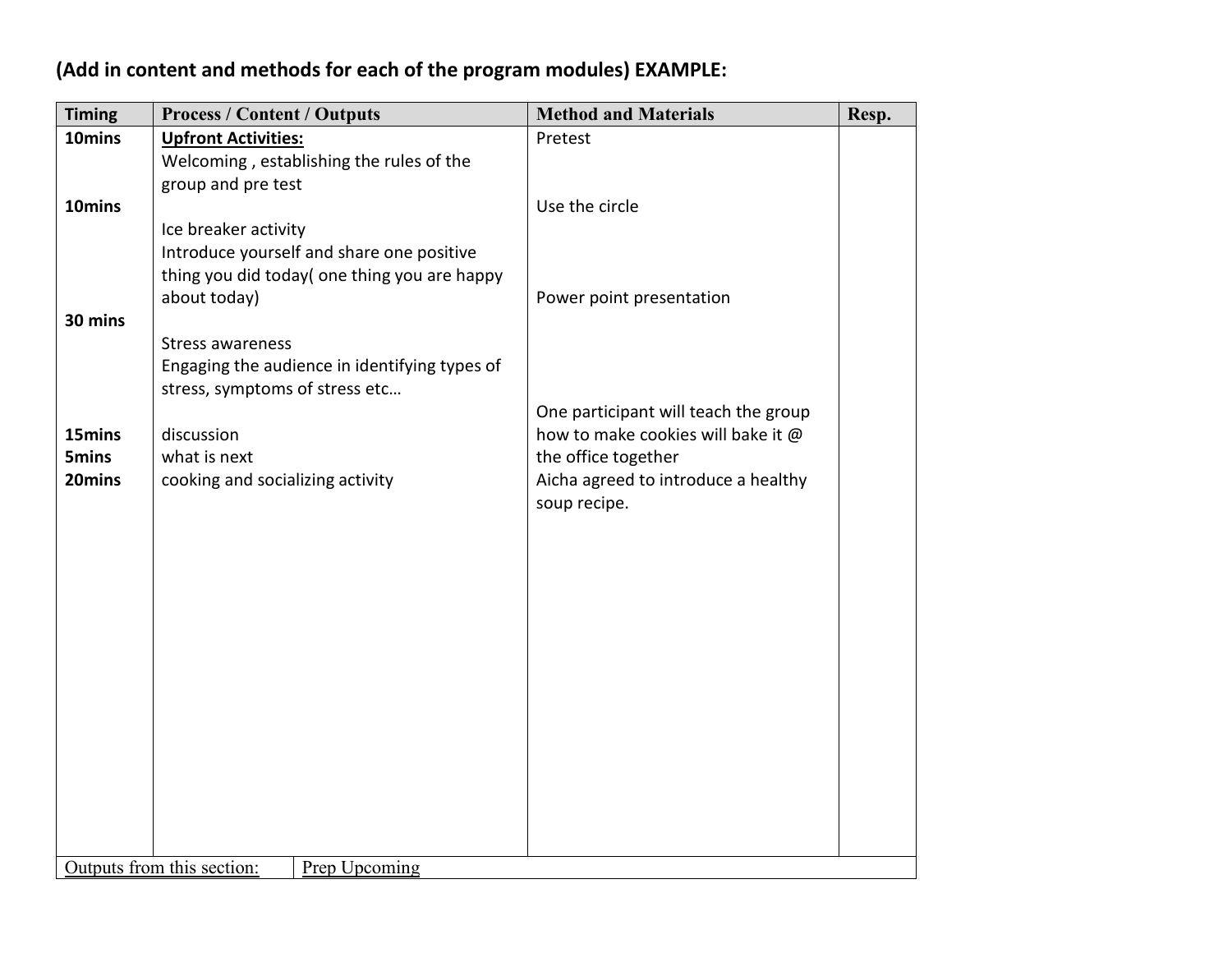# **7. Evaluation : Goals, Pre and Post test, Workshop evaluation, Attendance**

| <b>NAME:</b>                             | <b>PROGRAM</b> |  |               |  |  |  |  |           |
|------------------------------------------|----------------|--|---------------|--|--|--|--|-----------|
| My personal goal for this program is:    |                |  |               |  |  |  |  |           |
|                                          |                |  |               |  |  |  |  |           |
| My rating of my goal: Before the session |                |  | 1 2 3 4 5 6 7 |  |  |  |  |           |
| After the session                        |                |  | 1 2 3 4 5 6 7 |  |  |  |  |           |
|                                          | Poor           |  |               |  |  |  |  | Excellent |

| <b>Self-Evaluation Questions</b><br><b>PRETEST</b>                                                |              |                               |   | <b>Rating Scale 1-7</b> |   |   |                |  |
|---------------------------------------------------------------------------------------------------|--------------|-------------------------------|---|-------------------------|---|---|----------------|--|
| Please answer the questions below so<br>you and Community Matters understand<br>what you learned. |              | <b>Do Not</b><br><b>Agree</b> |   |                         |   |   |                |  |
| My overall health is good.                                                                        | 1            | $\mathcal{P}$                 | 3 | 4                       | 5 | 6 | 7              |  |
| I am physically active.                                                                           | 1            | $\overline{2}$                | 3 | 4                       | 5 | 6 | 7              |  |
| My level of stress is good.                                                                       | 1            | $\overline{2}$                | 3 | 4                       | 5 | 6 | $\overline{7}$ |  |
| In general I am in a good mood.                                                                   | 1            | $\overline{2}$                | 3 | 4                       | 5 | 6 | $\overline{7}$ |  |
| I am socially active.                                                                             | 1            | $\overline{2}$                | 3 | 4                       | 5 | 6 | 7              |  |
| I can get help from friends, family and<br>neighbours when needed.                                | 1            | $\overline{2}$                | 3 | 4                       | 5 | 6 | 7              |  |
| In an average week I often visit or stop<br>to chat with my neighbours or friends.                | 1            | $\overline{2}$                | 3 | 4                       | 5 | 6 | 7              |  |
| I am comfortable talking in a group.                                                              | $\mathbf{1}$ | 2                             | 3 | 4                       | 5 | 6 | 7              |  |
| I understand Canadian Culture (small<br>talk, weather, school system)                             | 1            | $\overline{2}$                | 3 | 4                       | 5 | 6 | 7              |  |
| I know how to live a healthy lifestyle.                                                           | 1            | $\overline{2}$                | 3 | 4                       | 5 | 6 | 7              |  |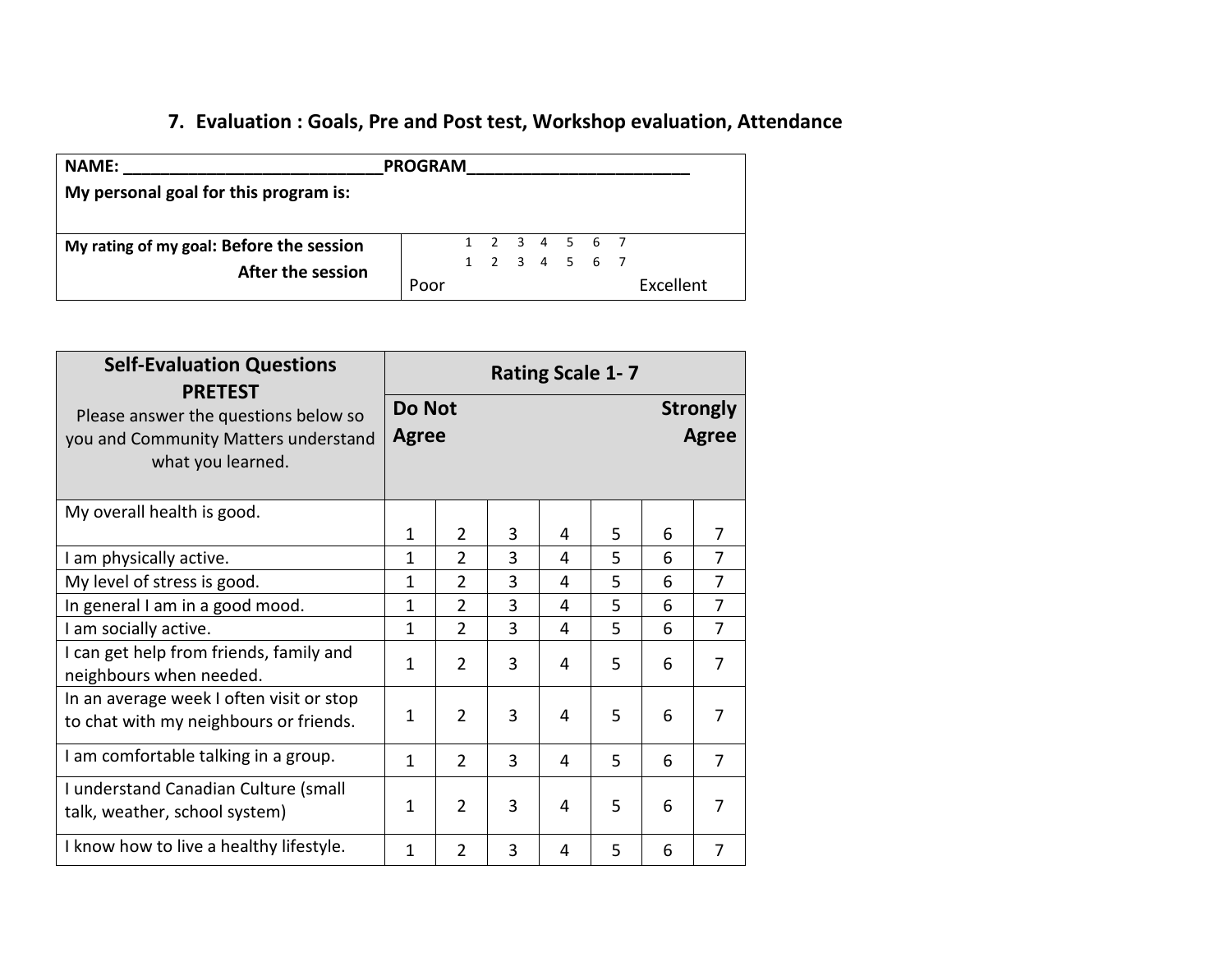| I am satisfied with my life.                                                  |  |  |  |  |
|-------------------------------------------------------------------------------|--|--|--|--|
| Please answer once the program ends:                                          |  |  |  |  |
| I will continue to connect with friends<br>and family once the class is over. |  |  |  |  |

# **POST TEST Ask the same questions at the end of the sessions**

**6**

**Your feedback is very important to us. Please answer the questions below so we can improve our program!**

| <b>WORKSHOP FEEDBACK</b>                                 |                               |                | <b>Rating Scale 1-7</b> |                                 |   |   |                |   |  |  |  |  |  |
|----------------------------------------------------------|-------------------------------|----------------|-------------------------|---------------------------------|---|---|----------------|---|--|--|--|--|--|
|                                                          | <b>Do Not</b><br><b>Agree</b> |                |                         | <b>Strongly</b><br><b>Agree</b> |   |   |                |   |  |  |  |  |  |
| I learned what I came to learn.                          | $\mathbf{1}$                  | $\overline{2}$ | 3                       | 4                               | 5 | 6 | $\overline{7}$ |   |  |  |  |  |  |
| There was a balance between listening                    |                               |                |                         |                                 |   |   |                |   |  |  |  |  |  |
| and doing in the workshop.                               | $\mathbf{1}$                  | $\overline{2}$ | 3                       | 4                               | 5 | 6 | 7              |   |  |  |  |  |  |
| The number and length of each session<br>was just right. | $\mathbf{1}$                  | $\overline{2}$ | 3                       | 4                               | 5 | 6 | $\overline{7}$ |   |  |  |  |  |  |
| N/<br>The materials (slides and                          |                               |                |                         |                                 |   |   |                |   |  |  |  |  |  |
| handouts) were good quality.<br>A                        |                               | $\mathbf{1}$   | $\overline{2}$          | 3                               | 4 | 5 | 6              | 7 |  |  |  |  |  |
| The instructor was well prepared.                        | $\mathbf{1}$                  | $\overline{2}$ | 3                       | 4                               | 5 | 6 | $\overline{7}$ |   |  |  |  |  |  |
| The instructor covered the material                      |                               |                |                         |                                 |   |   |                |   |  |  |  |  |  |
| clearly and kept me interested.                          |                               |                | $\overline{2}$          | 3                               | 4 | 5 | 6              | 7 |  |  |  |  |  |
| The instructor was able to answer my                     |                               |                |                         |                                 |   |   |                |   |  |  |  |  |  |
| questions.                                               |                               |                | 2                       | 3                               | 4 | 5 | 6              | 7 |  |  |  |  |  |
| I met someone from a different culture                   |                               |                |                         |                                 |   |   |                |   |  |  |  |  |  |
| and will try to stay in touch.                           | $\mathbf{1}$                  | $\overline{2}$ | 3                       | 4                               | 5 | 6 | 7              |   |  |  |  |  |  |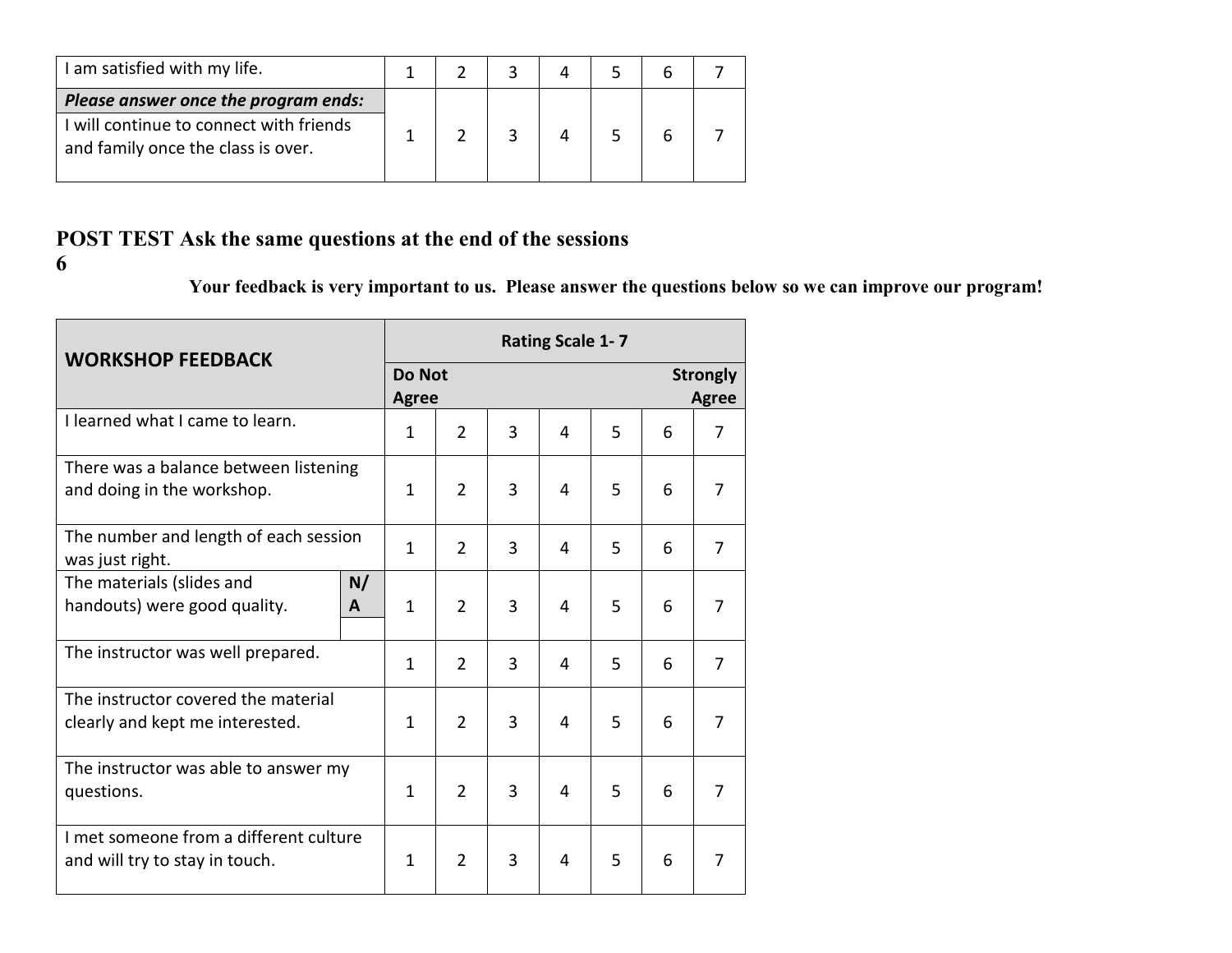| I would recommend this workshop to<br>others. |  |  |  |  |
|-----------------------------------------------|--|--|--|--|
|                                               |  |  |  |  |

**What feedback do you have for us?** (for example, what was most helpful?, what knowledge or skills will you continue to use?, and what changes would you recommend?)

*THANKS FOR YOUR FEEDBACK!*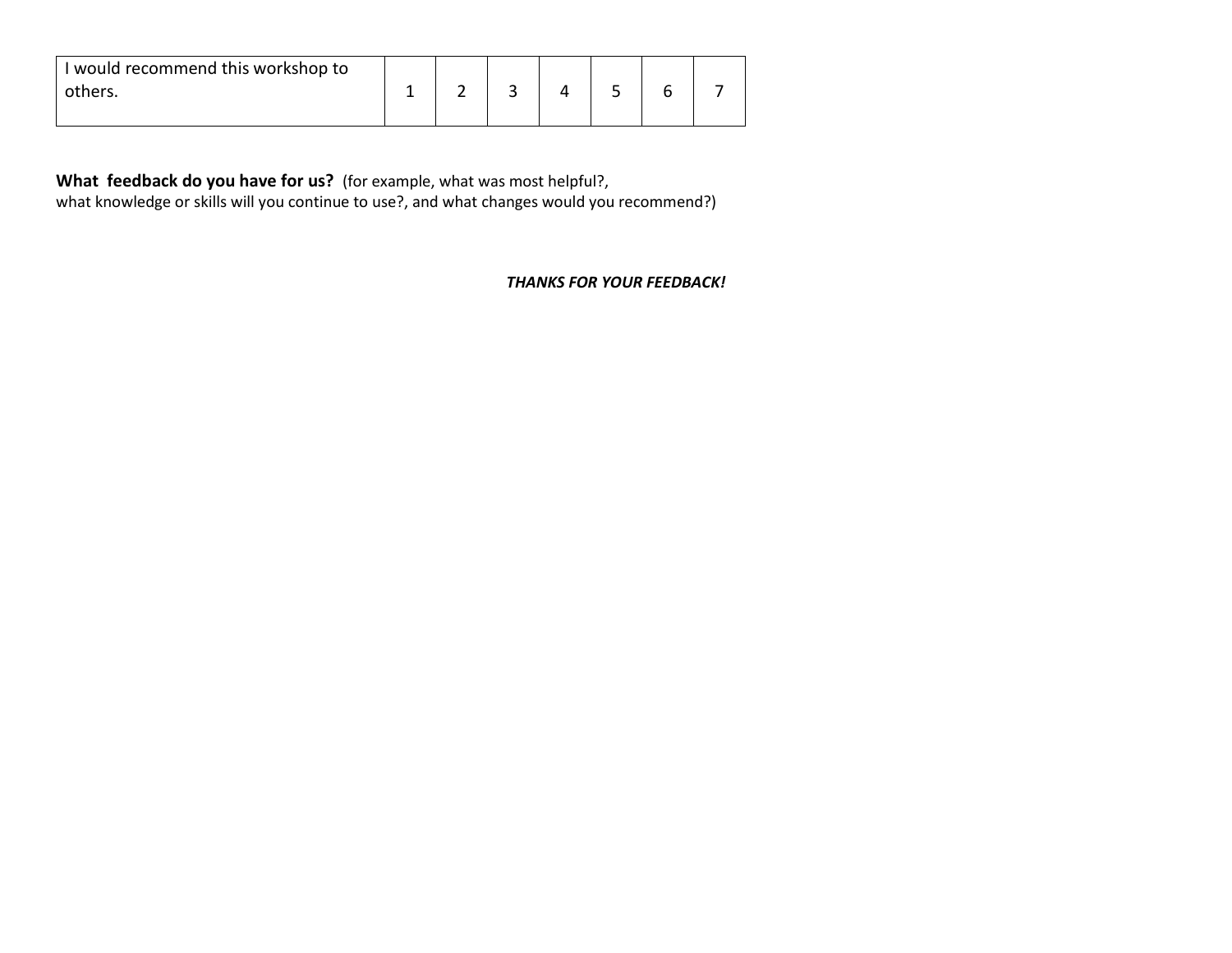

# Attendance

| Program Name:               | Program information                        |  |       |  |  |  |  |  |  |  |
|-----------------------------|--------------------------------------------|--|-------|--|--|--|--|--|--|--|
|                             | Day:                                       |  | Time: |  |  |  |  |  |  |  |
| Program Facilitator's Name: | Program Facilitator's contact information: |  |       |  |  |  |  |  |  |  |
|                             | Date                                       |  |       |  |  |  |  |  |  |  |
| <b>Participant Name</b>     | Participant Phone #                        |  |       |  |  |  |  |  |  |  |
|                             |                                            |  |       |  |  |  |  |  |  |  |
|                             |                                            |  |       |  |  |  |  |  |  |  |
|                             |                                            |  |       |  |  |  |  |  |  |  |
|                             |                                            |  |       |  |  |  |  |  |  |  |
|                             |                                            |  |       |  |  |  |  |  |  |  |
|                             |                                            |  |       |  |  |  |  |  |  |  |
|                             |                                            |  |       |  |  |  |  |  |  |  |
|                             |                                            |  |       |  |  |  |  |  |  |  |
|                             |                                            |  |       |  |  |  |  |  |  |  |
|                             |                                            |  |       |  |  |  |  |  |  |  |
|                             |                                            |  |       |  |  |  |  |  |  |  |

COMMUNITY MATTERS TORONTO 260 Wellesley St. East, Unit 102, Toronto, ON M4X 1G6 Phone (416) 944-9697 Fax (416) 944-8615 info@communitymatterstoronto.org www.communitymatterstoronto.org fb.com/CMTNeighbours youtube.com/communitymattersTO registered charity #85629 8005 RR0001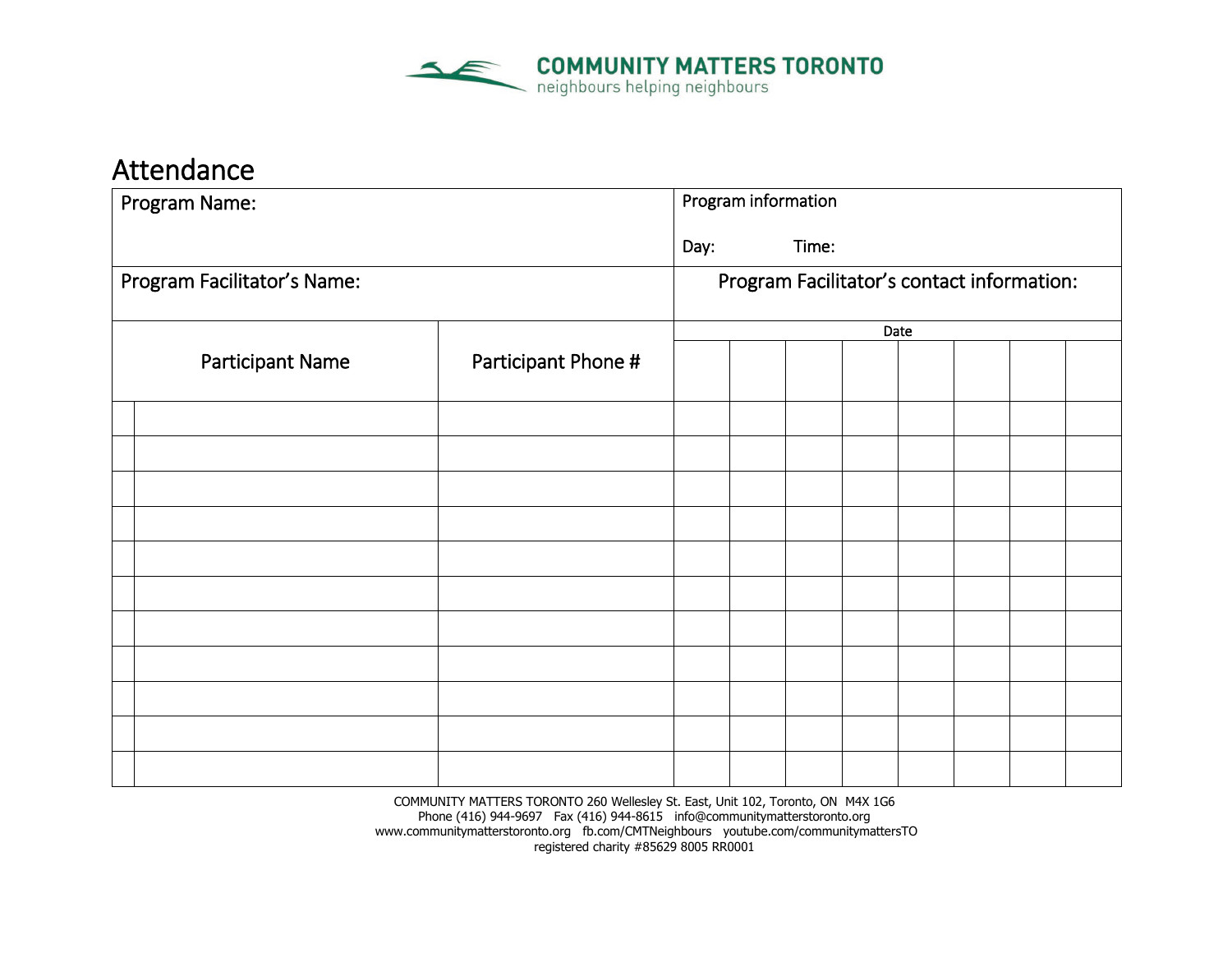

### **Healthy Living Program Benchmarks**

|                                   | <b>Self Help</b>   |                  |                             |                              | <b>Nutrition</b>       |            |           |   |                      | <b>Exercise</b> |                        |      |               |                          |            |                         |
|-----------------------------------|--------------------|------------------|-----------------------------|------------------------------|------------------------|------------|-----------|---|----------------------|-----------------|------------------------|------|---------------|--------------------------|------------|-------------------------|
|                                   | Spa                | Life Through Art | Management<br><b>Stress</b> | Heart and<br>Stroke/Diabetes | Seniors<br>Connections | Meditation | Nutrition | 푼 | <b>Healthy Foods</b> | Swimming        | <b>Active Families</b> | Yoga | Walking/Stair | Bollywood<br>Belly/Zumba | Volleyball | Dental                  |
|                                   |                    |                  |                             |                              |                        |            |           |   |                      |                 |                        |      |               |                          |            |                         |
| <b>Evidence of Community Need</b> |                    |                  |                             |                              |                        |            |           |   |                      |                 |                        |      |               |                          |            |                         |
| <b>Best Research/Hypothesis</b>   |                    |                  |                             |                              |                        |            |           |   |                      |                 |                        |      |               |                          |            | $\overline{4}$          |
| <b>Target Group</b>               |                    |                  |                             |                              |                        |            |           |   |                      |                 |                        |      |               |                          |            | 5                       |
| Workplan                          |                    |                  |                             |                              | $\pmb{\mathsf{x}}$     |            |           |   |                      |                 |                        |      |               |                          |            | 5 <sup>1</sup>          |
| <b>Program Description/Flyer</b>  | flyer              |                  |                             |                              |                        |            |           |   |                      |                 |                        |      |               |                          |            | 5                       |
| Staffing-skills, volunteers       |                    |                  |                             |                              |                        |            |           |   |                      |                 |                        |      |               |                          |            | $\overline{2}$          |
| Curriculum                        |                    |                  |                             |                              |                        |            |           |   |                      |                 |                        |      |               |                          |            | $\overline{\mathbf{3}}$ |
| <b>Use of Media</b>               | PP                 |                  |                             |                              |                        |            |           |   |                      |                 |                        |      |               |                          |            | $\mathbf{3}$            |
| <b>Evaluation: pre and post</b>   | $\pmb{\mathsf{x}}$ |                  |                             |                              |                        |            |           |   |                      |                 |                        |      |               |                          |            | 6                       |
| Partners                          |                    |                  |                             |                              |                        |            |           |   |                      |                 |                        |      |               |                          |            | $\overline{\mathbf{4}}$ |
| <b>Database and reporting</b>     |                    |                  |                             |                              |                        |            |           |   |                      |                 |                        |      |               |                          |            | 5                       |

COMMUNITY MATTERS TORONTO 260 Wellesley St. East, Unit 102, Toronto, ON M4X 1G6 Phone (416) 944-9697 Fax (416) 944-8615 info@communitymatterstoronto.org www.communitymatterstoronto.org fb.com/CMTNeighbours youtube.com/communitymattersTO registered charity #85629 8005 RR0001